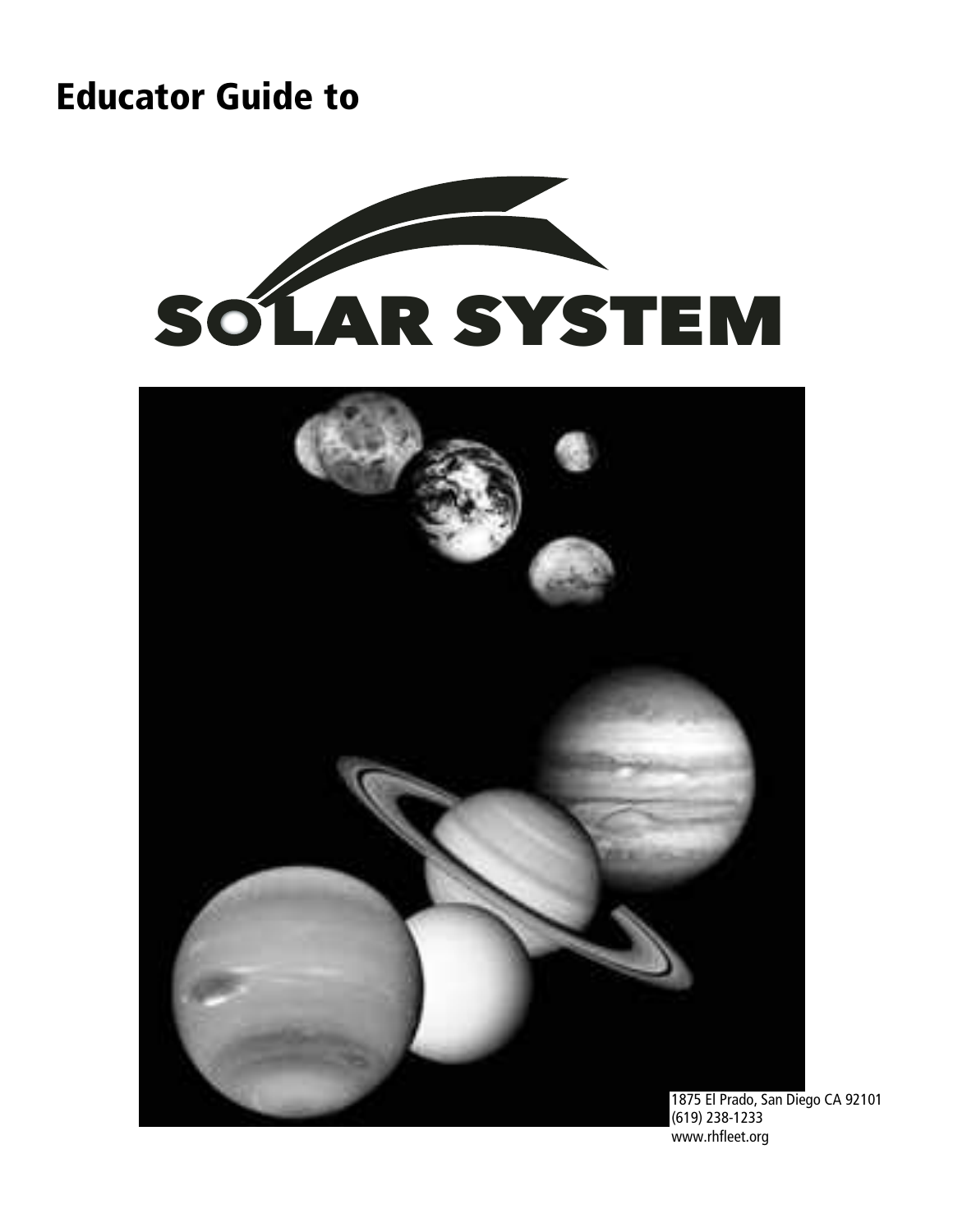## **Pre-Visit Activity:** Orbital Paths

#### Materials:

- Plastic Plate
- •Marble
- ¨ •Scissors

#### To Do:

- 1. Put the plate on a flat surface and place the marble against the inside edge of the plate.
- 2. Move the plate in a circular motion until the marble is moving along the inside edge of the plate.
- **3.** What provides the force to keep the marble moving in a circle?
- 4. Now cut the plate in half and place the marble at one of the cut edges (see the figure below).
- **5.** What path will the marble take when it comes to the end of the plate (path A, B, C or D)?
- 6. Push the marble to get it rolling along the inside edge of the plate. Pay close attention to the direction of the marble when it rolls off the other end of the plate.

#### Now Try This…

Make a track for your marble using the cut pieces of plate. See if you can arrange the plates so your marble travels from one plate to another.



#### What's Going On?

It takes some type of force to make an object move. Newton's first law of motion states that an object at rest tends to stay at rest and an object in motion tends to stay in motion unless acted on by an outside force.

The motion of your hand provided the initial force to get the marble moving, but why did it keep moving in a circle? The marble follows a curve because the plate keeps it in place. When you cut the plate in half the marble followed a straight line when it left the end of the plate because there was no longer any "force" to keep it traveling in a circle.

This activity can help explain the orbit of the planets around the sun (or the moons around a planet). Due to the gravitational pull of the sun any circling object, like Earth, has a centripetal force (a center seeking force) keeping it in its circular path. The forward speed of the planets keeps them from being pulled into the body they orbit, and the centripetal force acting on the planets keeps them from moving off in space.



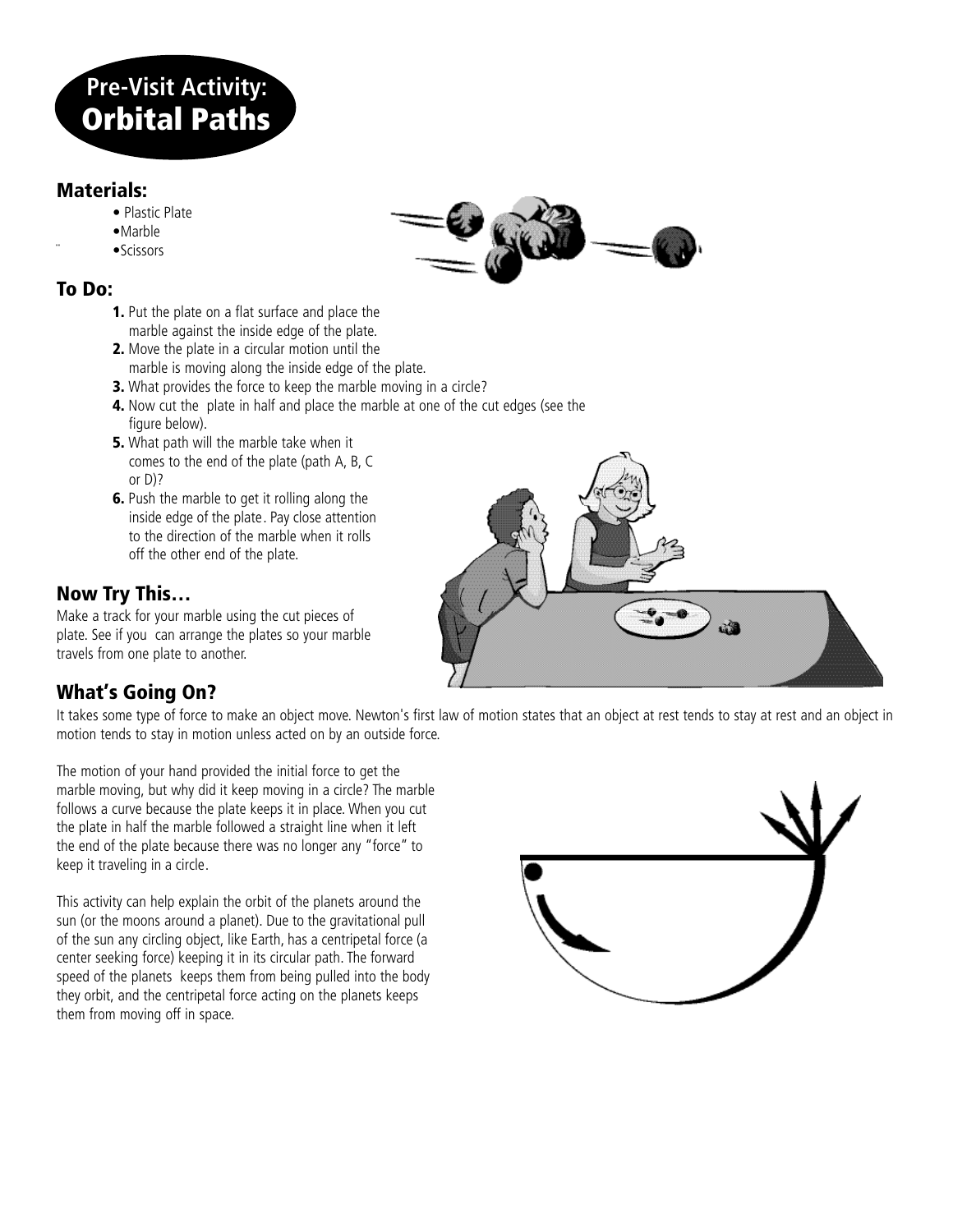

#### Materials:

- Balls of different size and mass
- Rocks
- Feathers
- Balloons (filled with air and water)
- Coins
- Other misc. objects
- Paper
- Pens and pencils
- Jungle gym or other high spot to drop objects
- Balance scale (optional)
- Stopwatches (optional)

#### To Do:

- **1.** Choose two different objects to investigate.
- 2. Predict how the objects will move when dropped. What makes the objects fall when you drop them? Will heavy objects fall faster, slower or at the same rate as lighter objects? Why do you think so?
- 3. If a balance scale is available, measure the mass of your chosen objects.



- 4. Stand on a chair and drop your objects. Have a friend watch when the objects hit the floor. Did they land at the same time? Why or why not?
- **5.** Will you get the same result if you drop the objects from a greater height? Take your objects outdoors to the top of a jungle gym or other high area. Drop the objects again and observe when they hit the ground. (If possible, try to time how long it takes for each object to hit the ground.) Did the objects land at the same time? Why or why not?
- **6.** Repeat the experiment with different objects. Be sure to make predictions before you start!
- 7. How do you think this experiment might be different if conducted on the Moon? Why?

#### What's Going On?

The force of gravity causes the dropped objects to fall to the ground. In a vacuum or on the Moon, the objects would land at the same time regardless of their shape, size, or mass. Because of the atmosphere here on Earth however, air resistance can make some objects fall slower than expected. For instance, a feather or a piece of paper has little mass and a large surface area, so air resistance has a bigger influence on these objects.

The Moon has no atmosphere, so gravity is the only force that acts on dropped objects.All of your objects would fall with the same acceleration on the Moon and they would hit the ground at the same time. In contrast, the objects on Earth stop accelerating when the air resistance is equal to the force of gravity. This is called the terminal speed of the object. The terminal speed is different for different objects. A feather has a slower terminal speed than a bowling ball.

Although all of the objects would fall at an equal rate on the Moon, they would take a little longer to hit the ground. This is because the Moon has a smaller mass than the Earth and its gravity is weaker.

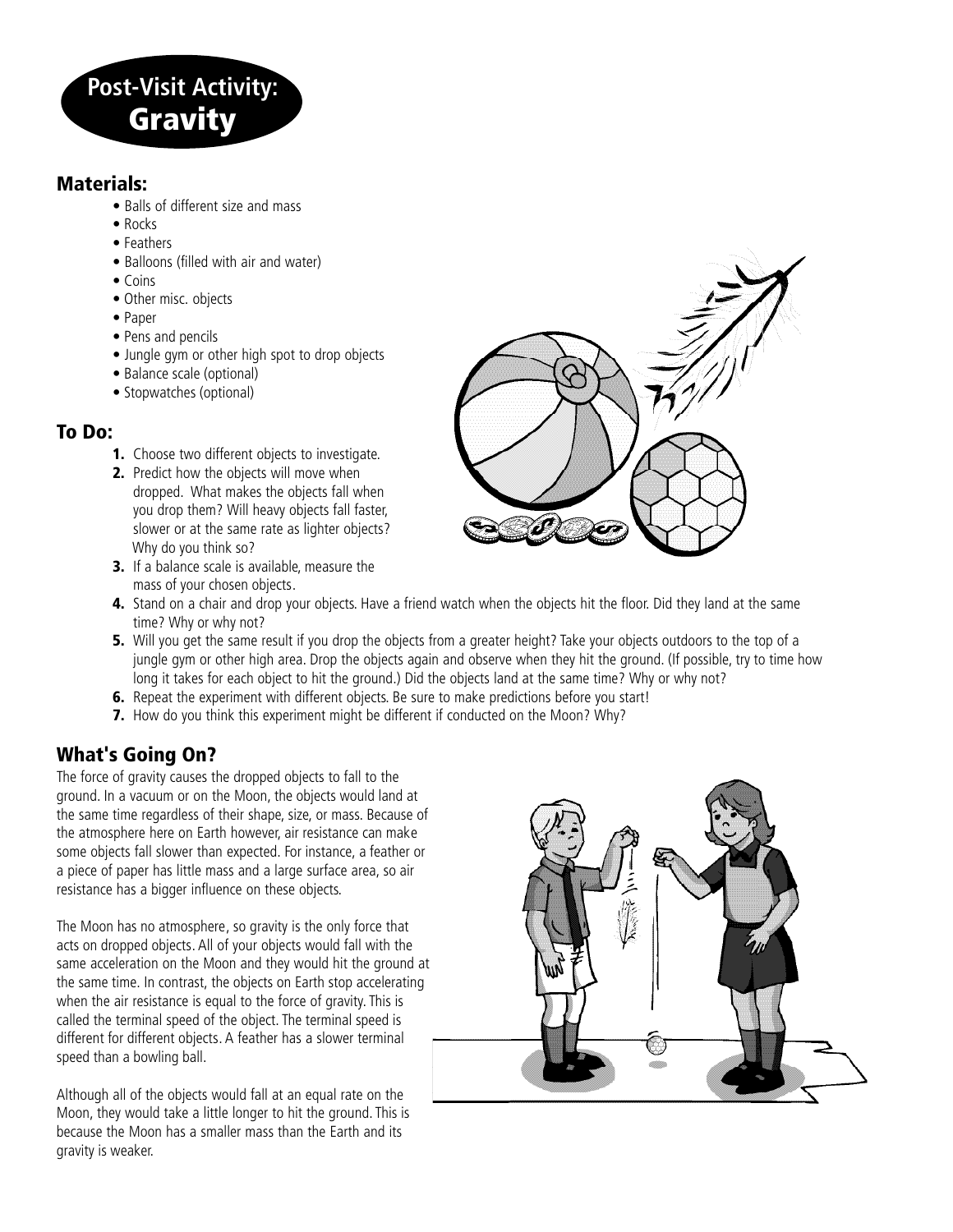# Glossary

Air resistance – The opposition of the atmosphere to forward movement.

 $Axis - A$  real or imaginary straight line about which a body or geometric object rotates.

**Force –** A push or pull

Gravity - The force of attraction between all masses in the universe; especially the attraction of the earth's mass for bodies near its surface.

**Lunar** – Relating to the Moon.

**Orbit –** The path of one body around another.

Planet – A major object which orbits around a star.

**Revolution –** The movement of a body in an orbit or circle.

Rotation – Turning around a center point or axis.

**Terminal speed –** Speed at which the downward pull of gravity is balanced by air resistance.